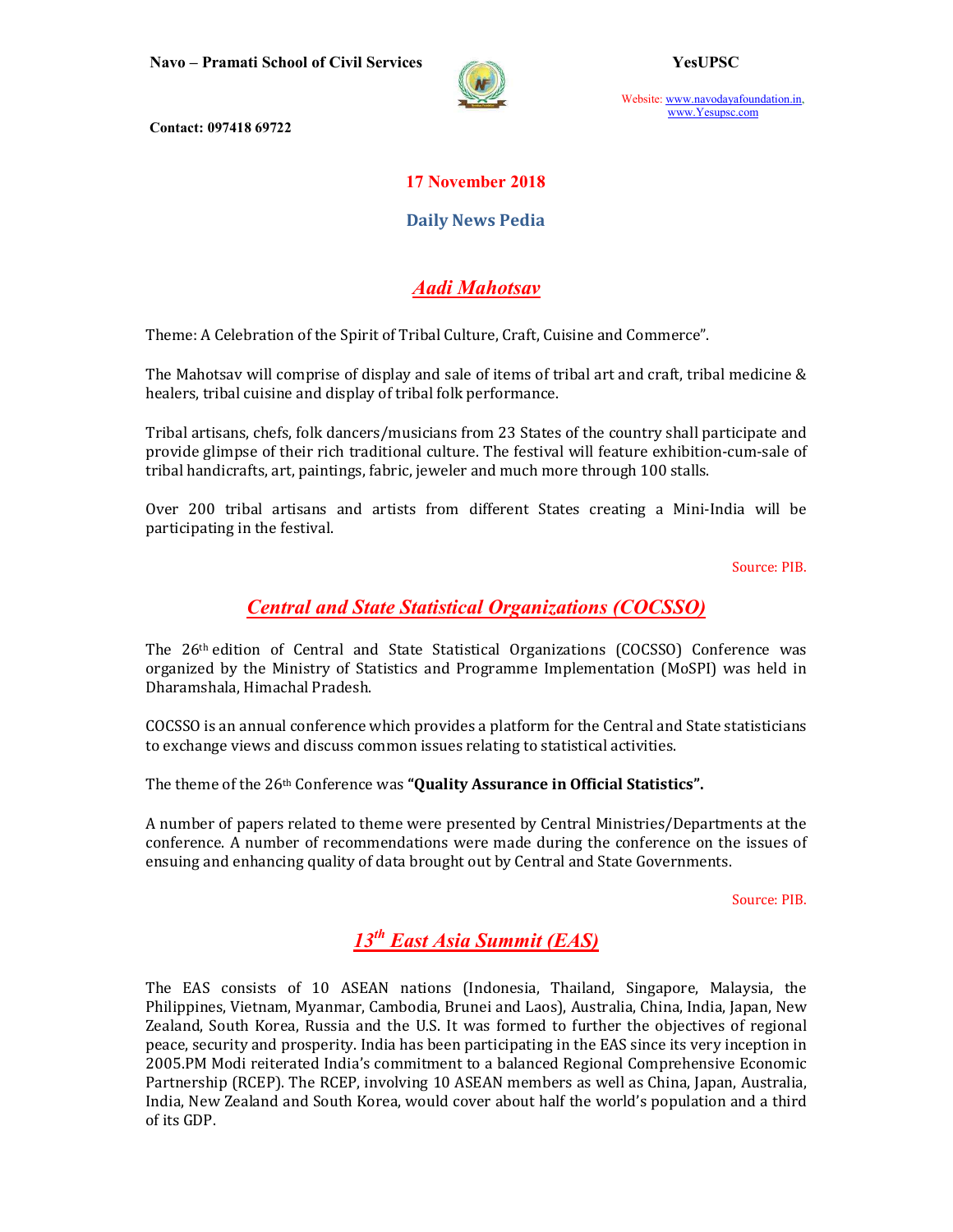## Maternity Benefit (Amendment) Act, 2017

The Maternity Benefit Act, 1961 applies to establishments employing 10 or more than 10 persons in Factories, Mines, Plantation, Shops & Establishments and other entities.

The main purpose of this Act is to regulate the employment of women in certain establishments for certain period before and after child birth and to provide maternity benefit and certain other benefits. The Act was amended through the Maternity Benefit (Amendment) Act, 2017 which, inter alia, has increased the paid maternity leave to women employees from 12 weeks to 26 weeks.

#### Ground Reality of Implementation



- $\triangleright$  While the implementation of the provision is good in Public Sector, there are reports that it is not good in Private Sector and in contract jobs.
- $\triangleright$  There is a wide perception that private entities are not encouraging women employees because they may have to provide maternity benefit to them, particularly 26 weeks of paid holiday.
- $\triangleright$  It is not rare when the employers come to know that their women employee is in the family way or applies for maternity leave, the contracts are terminated on some flimsy grounds.
- $\triangleright$  The extended maternity leave has become a deterrent for female employees who are asked to quit or retrenched on flimsy grounds before they go on maternity leave.

Source: The Hindu.

# There can't be a ban on use of word 'Dalit' in media: PCI

The Press Council of India has recently decided against issuing a directive to the media prohibiting the use of the word "Dalit".

The Ministry of Information and Broadcasting issued an advisory to all private satellite TV channels, urging them to refrain from using the nomenclature 'Dalit' for people belonging to Scheduled Castes in compliance with a Bombay High Court directive.

The PCI, which regulates the media in India, however noticed that a blanket ban was neither advisable nor feasible". The PCI added that it had to be adjudicated on case-to-case basis.

In an earlier order on March 15 this year, the Ministry of Social Justice too had issued a similar advisory to all the State governments and Union Territories that in all official transactions, the constitutional term "Scheduled Caste" should be used instead of the word "Dalit".

The Press Council of India was first set up in the year 1966 by the Parliament on the recommendations of the First Press Commission with the object of preserving the freedom of the press and of maintaining and improving the standards of press in India.

The present Council functions under the Press Council Act, 1978. It is a statutory, quasi judicial authority functioning as a watchdog of the press, for the press and by the press. It adjudicates the complaints against and by the press for violation of ethics and for violation of the freedom of the press respectively.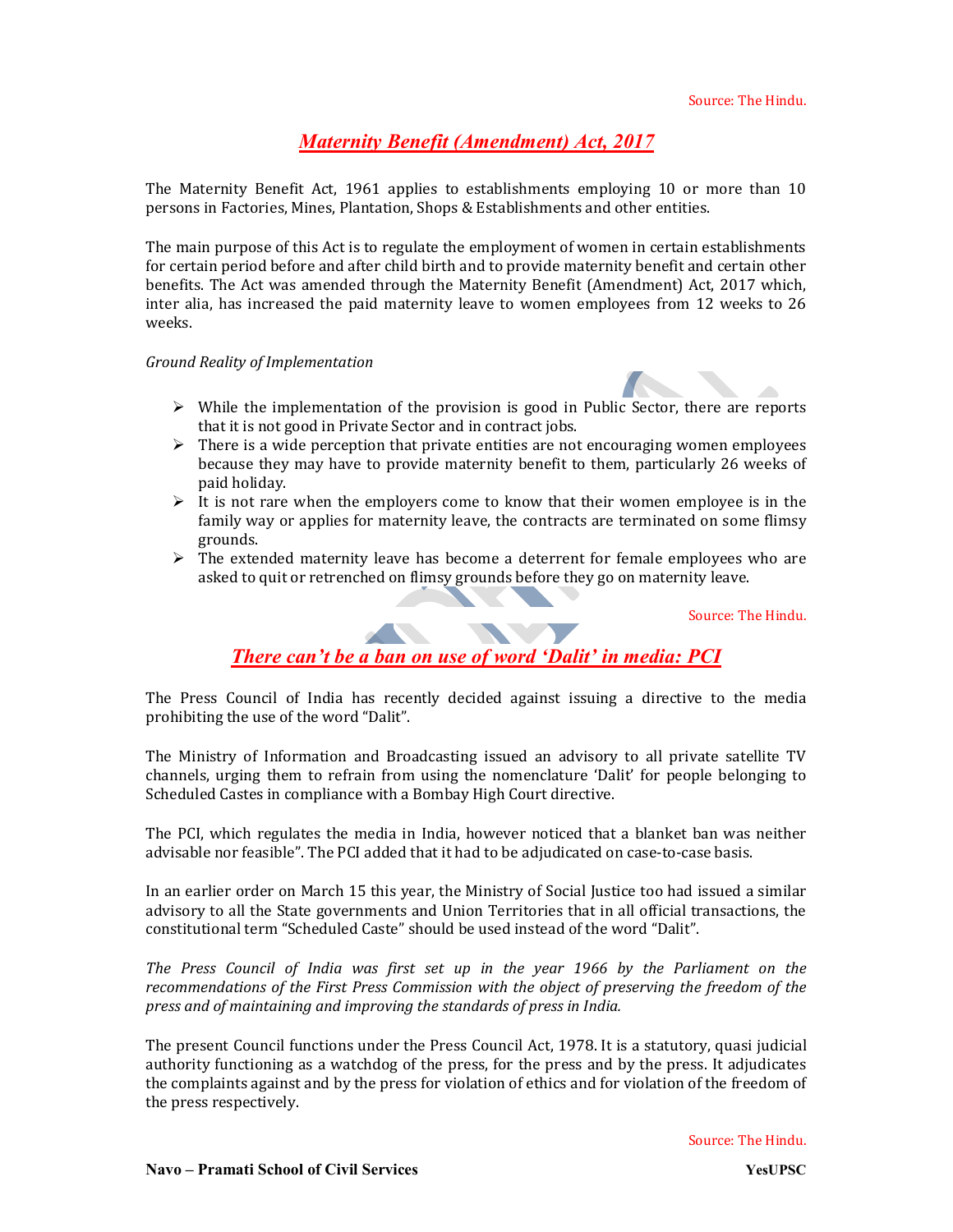### Editorial

#### To read

#### Skill India is ailing

The vision for vocational training is on its last legs. Those in-charges have forgotten to take education into account, indulge in petty turf wars.

Remember the fanfare and optimism over the launch of Skill India in July 2015, and the roadmap for skilling 400 million people by 2022 (World Youth Skills day)? Today, Skill India looks like a patient who, after having their treatment diagnosed as successful, has relapsed into a condition worse than before and is on their last leg.

Why this relapse? The fatal flaw the surgeons committed was in forgetting all about education. In all successful countries  $-$  Germany, the UK, Japan or even China  $-$  skills and education remain closely knitted. We somehow missed the bus in 1977 when 10+2 was introduced by D S Kothari, the then UGC chairman, with vocational education as the central objective in accordance with the recommendations of the Education Commission Report (1964-66). Unfortunately, there were few takers for vocational education, primarily due to deep-rooted social prejudices against working with one's hands as it is considered lowly and demeaning. As a result, over the years, the budgetary provisions for skills in schools dried up and today it exists in a silo as a scheme of the Ministry of Skills and Entrepreneur Development (MSDE). The dream of streaming 50 per cent students into the vocational side never materialised. The challenge now is how to make a U-turn and kick-start it all over again.

An attempt was made in 2010-13 when the two major stakeholders — the Ministry of Human Resource Development (MHRD) and Ministry of Labour and Employment (MoLE) — buried the hatchet, so to speak, and jointly notified, with the approval of the Union Cabinet, the National Skill Qualification Framework (NSQF).

NSQF is a framework under which skills are mainstreamed into the education system at the national level. There are several advantages to NSQF, over the modular courses offered by the MSDE. First, it streams students according to their aptitude and capacity into the general or vocational line from Class IX itself. Whereas the certificates and diplomas granted by the MSDE and others are terminal in nature, NSQF can lead a student to a bachelor's degree in vocational education (B.Voc). Second, it seamlessly provides pathways between education, skills and the job market, thereby de-stigmatising vocational education by making it part-and-parcel of the school and university system. General education subjects such as reading, writing, arithmetic and basic science provide the necessary glue. NSQF also recognises prior learning, through which an estimated 20 million school dropouts can get a second chance.

The National Policy for Skill Development and Entrepreneurship 2015 also highlights the importance of NSQF and the need for linkages between skills and education. Unfortunately, this has been totally lost in translation. This disconnect is due to the nature of the institutional architecture that has emerged with the MSDE as the centrepiece and a false understanding of its role. MSDE's success as a ministry depends largely on its capacity to work closely with the other 18 ministries, the state governments and the industry partners, who are the real sherpas of Skill India.

It was because of this lack of understanding that the official advertisement and press note released by the MSDE at the launch of Skill India in 2015 made no mention of the MHRD as a partner, though it does in the case of other ministries. This disconnect continues and manifests in such retrograde decisions as the jettisoning of the pilot NSQF project started in Haryana and West Bengal schools in 2013. The National Council on Skill Development headed by the PM